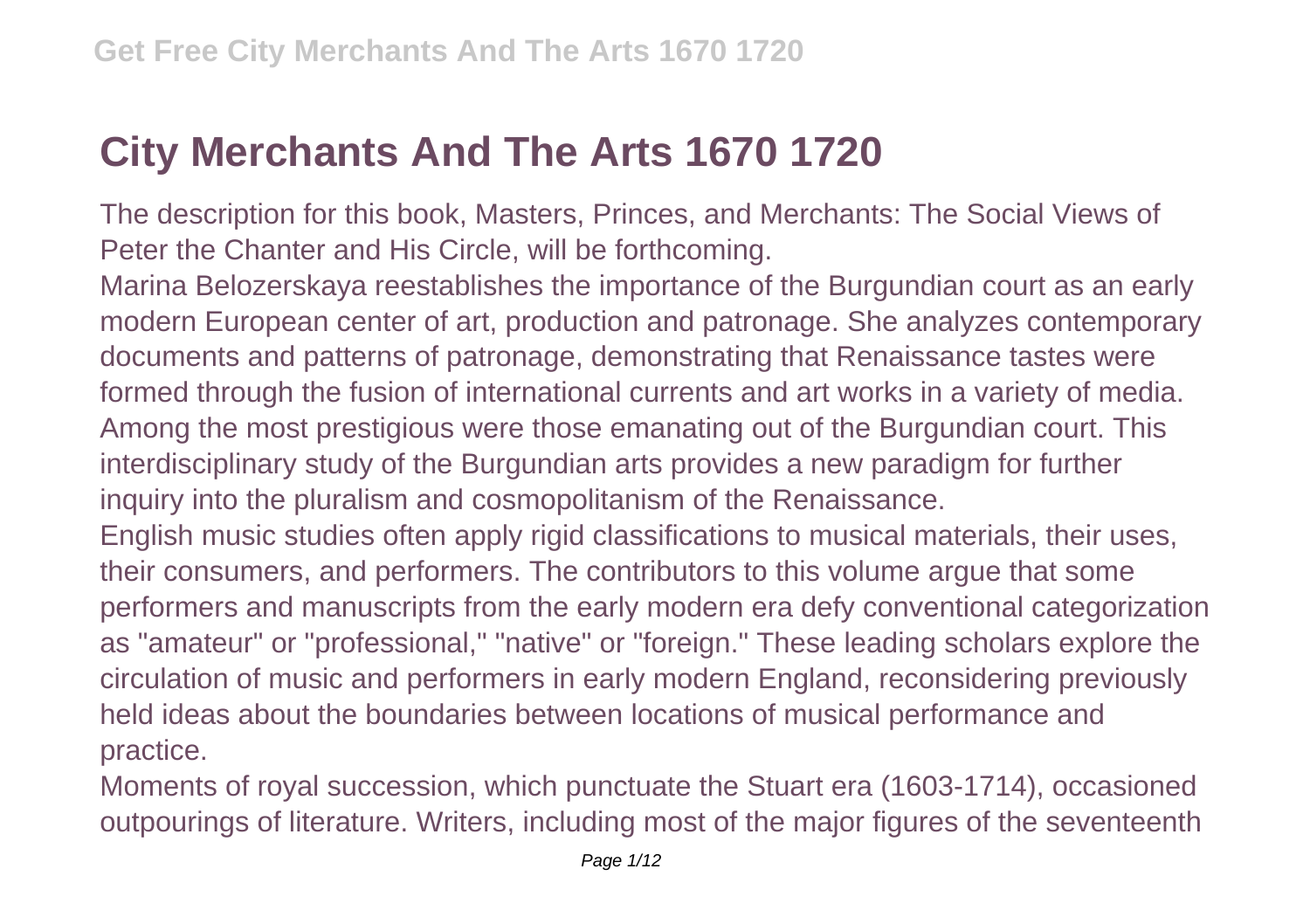century from Jonson, Daniel, and Donne to Marvell, Dryden, and Behn, seized upon these occasions: to mark the transition of power; to reflect upon the political structures and values of their nation; and to present themselves as authors worthy of patronage and recognition. This volume of essays explores this important category of early modern writing. It contends that succession literature warrants attention as a distinct category: appreciated by contemporaries, acknowledged by a number of scholars, but never investigated in a coherent and methodical manner, it helped to shape political reputations and values across the period. Benefitting from the unique database of such writing generated by the AHRC-funded Stuart Successions Project, the volume brings together a distinguished group of authors to address a subject which is of wide and growing interest to students both of history and of literature. It illuminates the relation between literature and politics in this pivotal century of English political and cultural history. Interdisciplinary in scope, the volume will be indispensable to scholars of early modern British literature and history as well as undergraduates and postgraduates in both fields.

A Companion to Asian Art and Architecture presents a collection of 26 original essays from top scholars in the field that explore and critically examine various aspects of Asian art and architectural history. Brings together top international scholars of Asian art and architecture Represents the current state of the field while highlighting the wide range of scholarly approaches to Asian Art Features work on Korea and Southeast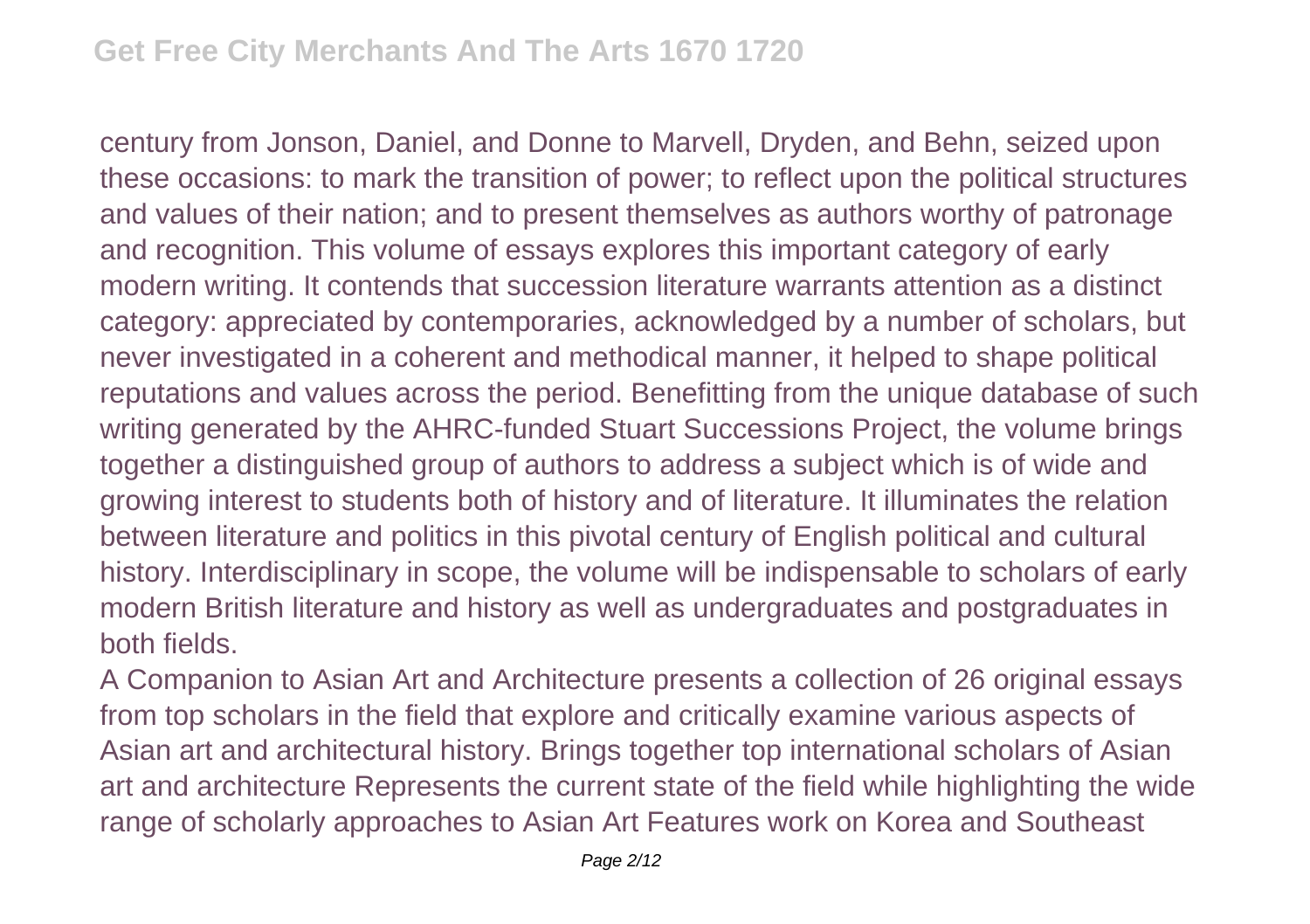Asia, two regions often overlooked in a field that is often defined as India-China-Japan Explores the influences on Asian art of global and colonial interactions and of the diasporic communities in the US and UK Showcases a wide range of topics including imperial commissions, ancient tombs, gardens, monastic spaces, performances, and pilgrimages.

This lively and engaging ethnography, written and designed with students in mind, uses the experiences and perspectives of a set of long-time market vendors in San Lorenzo, a neighborhood in the historic center of Florence, Italy, to explore how cultural identities are formed in periods of profound economic and social change.

The 18th century was a wealth of knowledge, exploration and rapidly growing technology and expanding record-keeping made possible by advances in the printing press. In its determination to preserve the century of revolution, Gale initiated a revolution of its own: digitization of epic proportions to preserve these invaluable works in the largest archive of its kind. Now for the first time these highquality digital copies of original 18th century manuscripts are available in print, making them highly accessible to libraries, undergraduate students, and independent scholars. Delve into what it was like to live during the eighteenth century by reading the first-hand accounts of everyday people, including city dwellers and farmers, businessmen and bankers, artisans and merchants, artists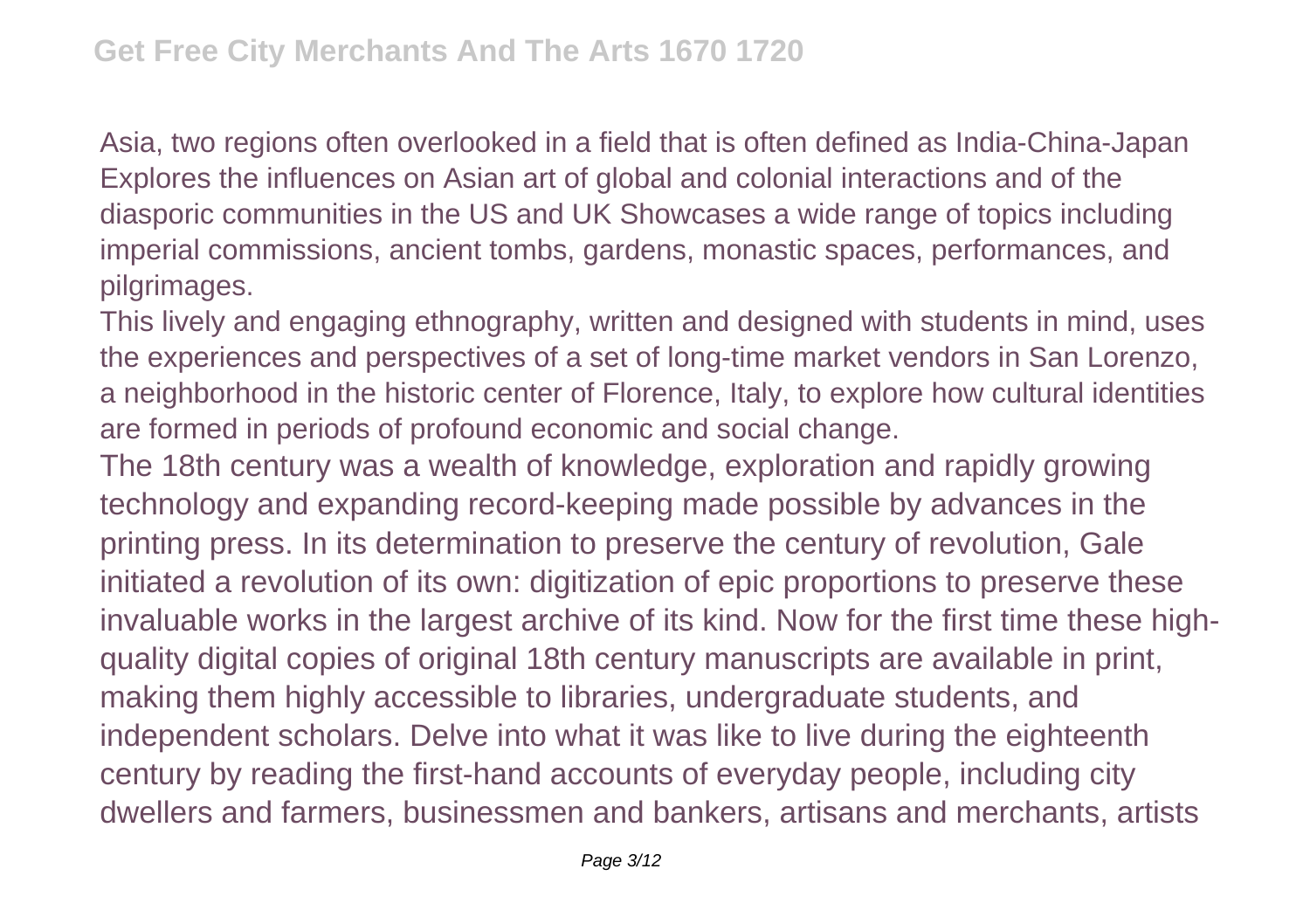and their patrons, politicians and their constituents. Original texts make the American, French, and Industrial revolutions vividly contemporary. ++++ The below data was compiled from various identification fields in the bibliographic record of this title. This data is provided as an additional tool in helping to insure edition identification: ++++ British Library T122406 A reissue of the 1765 edition, originally issued in parts, printed by J. Lister and sold by J. Wilkie, with a different titlepage and preliminaries. London: printed for R. Davis; L. Davis and C. Reymers; J. Newbery, and J. Wilkie, 1766. viii,392p.; 8°

This book depicts a group of Chicago patrons who sought to shape the city's identity and foster a uniquely American style, by supporting local artists who depicted the West.

The merchants map of commerce wherein the universal manner and matter of trade is compendiously handled. The standard and current coins of sundry princes observed. The real and imaginary coins of accounts and exchanges expressed. The natural and artific.

This book sees public art outside the normal confines of art criticism and place it within broader contexts of public space and gender. Using different perspectives, it explores both the aesthetic and political aspects of the medium.

Federica Francesconi writes the history of the Jewish merchants who lived and Page 4/12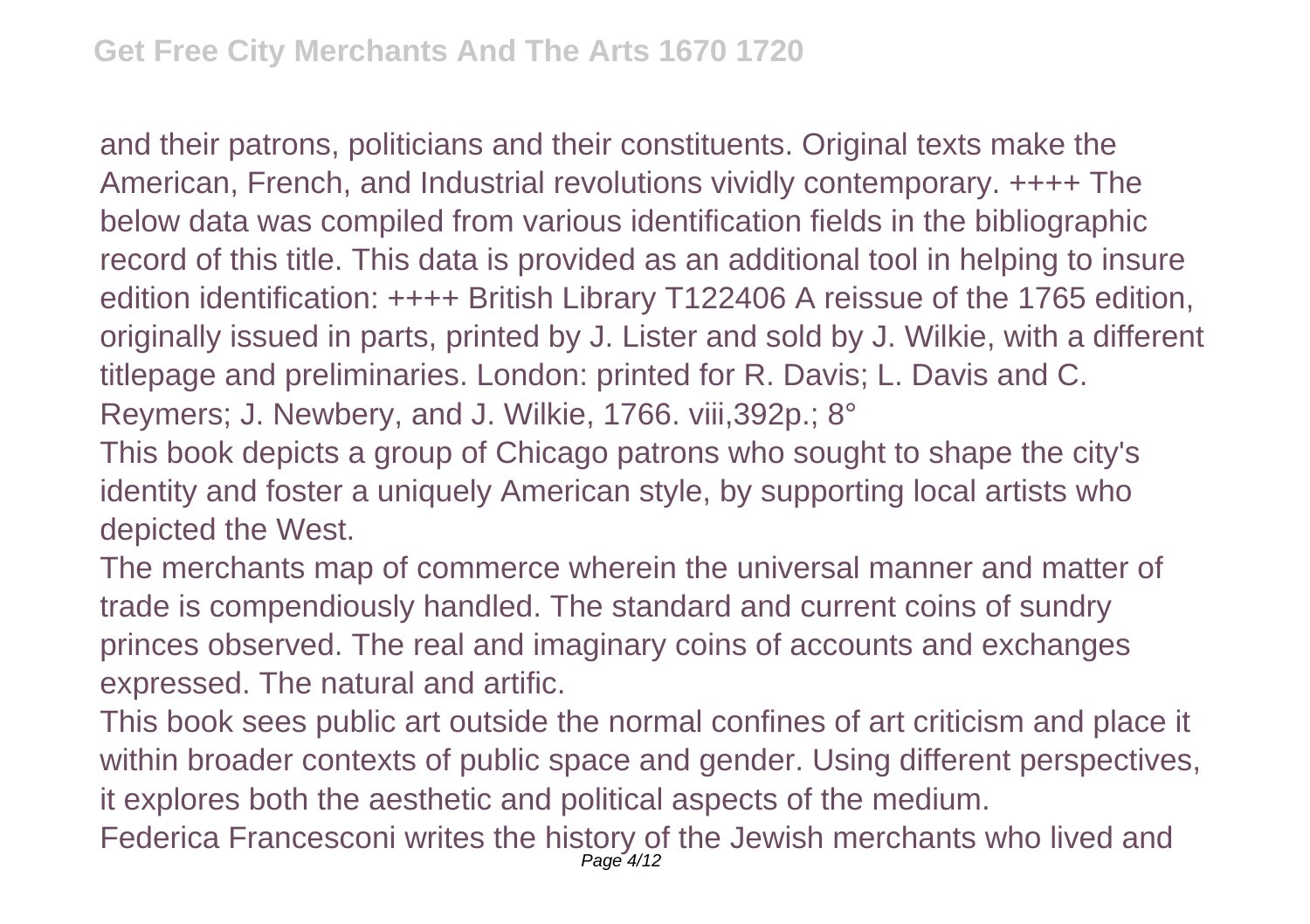prospered in the northern Italian city of Modena, capital city of the Este Duchy, during the seventeenth and eighteenth centuries. Her protagonists are men and women who stood out within their communities but who, despite their cultural and economic prominence, were ghettoized after 1638. Their sociocultural transformation and eventual legal and political integration evolved through a complex dialogue between their Italian and Jewish identities, and without the traumatic ruptures or dramatic divides that led to the assimilation and conversion of many Jews elsewhere in Europe. In Modena, male and female Jewish identities were contoured by both cultural developments internal to the community and engagement with the broader society. The study of Lurianic and Cordoverian Kabbalah, liturgical and nondevotional Hebrew poetry, and Sabbateanism existed alongside interactions with Jesuits, converts, and inquisitors. If Modenese Jewish merchants were absent from the public discourse of the Estes, their businesses lives were nevertheless located at the very geographical and economic center of the city. They lived in an environment that gave rise to unique forms of Renaissance culture, early modern female agency, and Enlightenment practice. New Jewish ways of performing gender emerged in the seventeenth century, giving rise to what could be called an entrepreneurial female community devoted to assisting, employing, and socializing in the ghetto. Page 5/12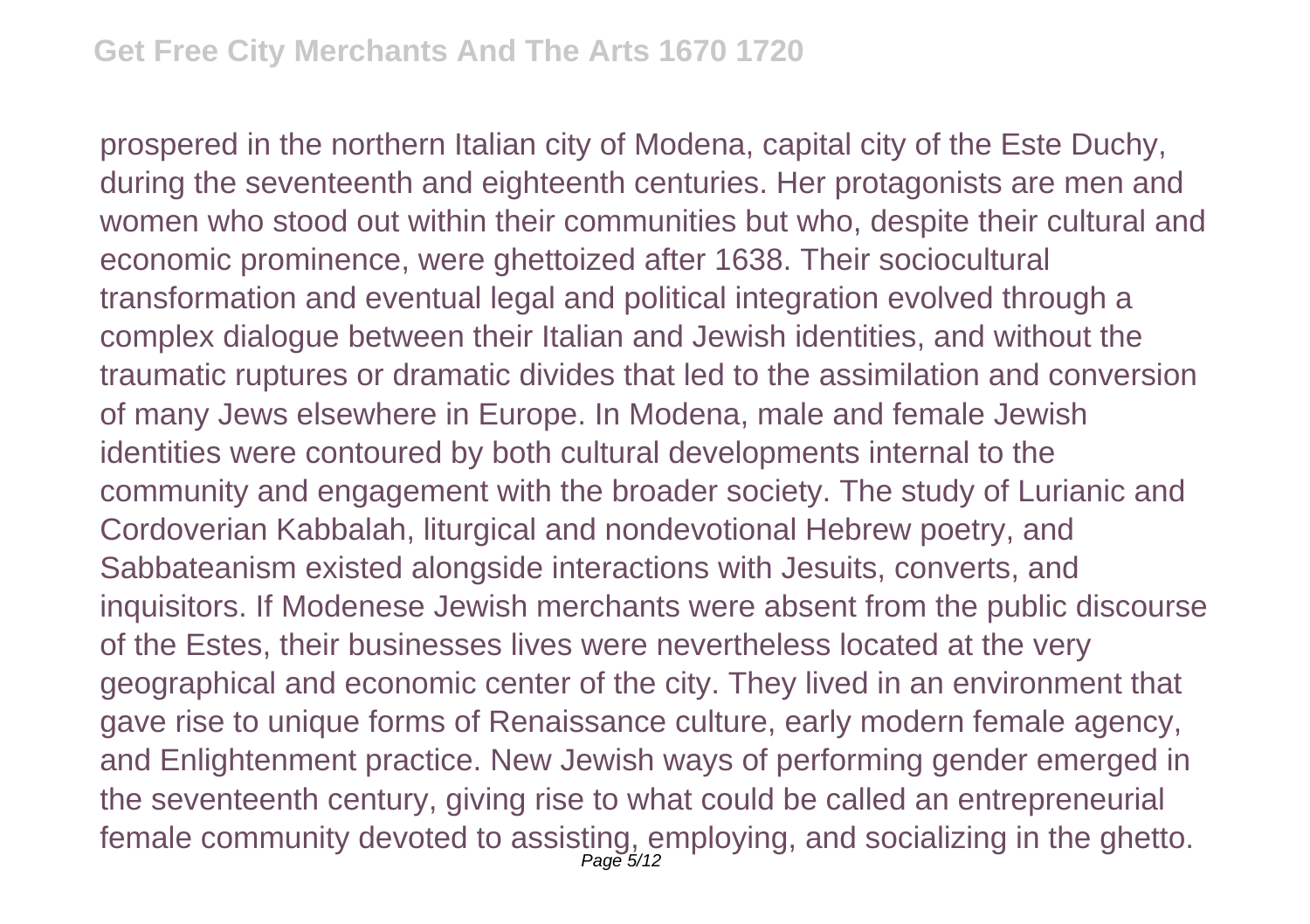Indeed, the ghetto leadership prepared both Jewish men and women for the political and legal emancipation they would eventually obtain under Napoleon. It was the cultured Modenese merchants who combined active participation in the political struggle for Italian Jewish emancipation with the creation of a special form of the Enlightenment embedded in scholarly and French-oriented lay culture that emerged within the European context.

An authentic view of the domestic life of privileged New Yorkers in the three decades before the Civil War. It is based on memoirs, diaries, letters, and a preserved antebellum home belonging to the same family for almost 100 years. The daily life and habits of that family and their neighbors are revealed in fascinating detail.

During the Italian «Cinquecento» a theory of expression drawing on the precepts of classical rhetoric was developed which concerned not only the Sister Arts of poetry and painting, but also music and architecture. The purpose of this treatise is to identify, classify, and compare rhetorical devices used in verbal and nonverbal media at the main levels and sublevels of structure. Analyses of works by Marino, Poussin, and Monteverdi, while illustrating the use of such devices by Italian and French artists, propose a method for crossmedia investigations congruent with the cultural code of the period.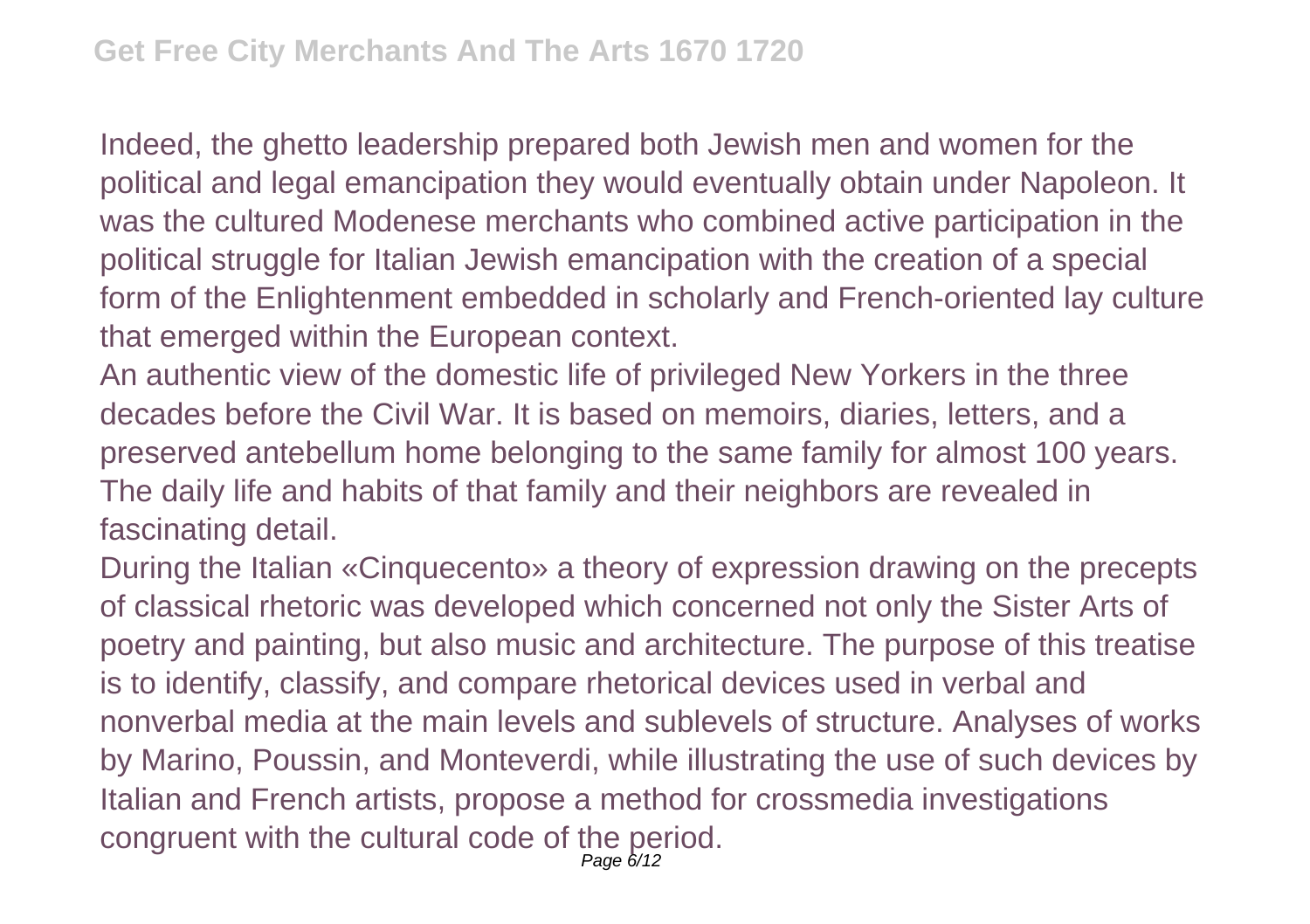DIVA global exploration of textile design and its far-reaching influence on aesthetics, commerce, and taste/div

The question of whether seventeenth-century painters such as Rembrandt and Rubens were exclusively responsible for the paintings later sold under their names has caused many a heated debate. Despite the rise of scholarship on the history of the art market, much is still unknown about the ways in which paintings were produced, assessed, priced, and marketed during this period, which leads to several provocative questions: did contemporary connoisseurs expect masters such as Rembrandt to paint works entirely by their own hand? Who was credited with the ability to assess paintings as genuine? The contributors to this engaging collection—Eric Jan Sluijter, Hans Van Miegroet, and Neil De Marchi, among them—trace these issues through the booming art market of the seventeenth and eighteenth centuries, arriving at fascinating and occasionally unexpected conclusions.

Enhanced by numerous photographs, Southern Arizona Folk Arts shows how people from many cultures have made the desert a place of celebration. In helping to define a way of life, it serves as a practical handbook to Southwestern life-styles as encountered in southern Arizona, while offering the scholar's perspective on their diverse sources and contributions.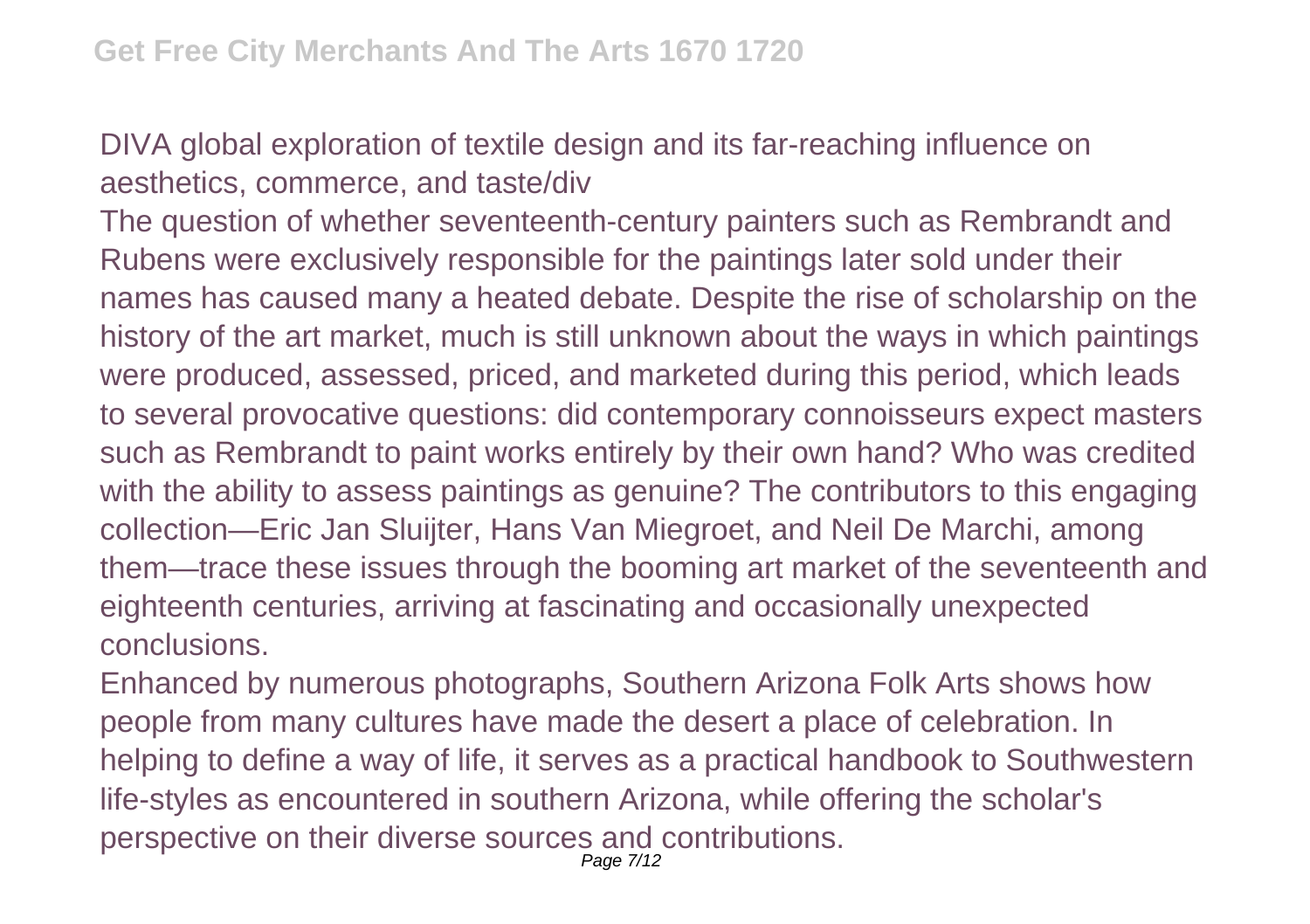## 1 copy located in Circulation.

A description of the degree of growth that took place from year to year in the occupations and firms listed in "A register of artists, engravers, booksellers, bookbinders, printers & publishers in New York City, 1633-1820", compiled by George L. McKay.

This is the spectacular rags-to-riches story of James Morrison (1789–1857), who began life humbly but through hard work and entrepreneurial brilliance acquired a fortune unequalled in nineteenth-century England. Using the extensive Morrison archive, Caroline Dakers presents the first substantial biography of the richest commoner in England, recounting the details of Morrison's personal life while also placing him in the Victorian age of enterprise that made his success possible. An affectionate husband and father of ten, Morrison made his first fortune in textiles, then a second in international finance. He invested in North American railways, was involved in global trade from Canton to Valparaiso, created hundreds of jobs, and relished the challenges of "the science of business". His success enabled him to acquire land, houses, and works of art on a scale to rival the grandest of aristocrats.

Art in a commercial world -- Artists and collectors in the market for art -- The Italian City-States -- Antwerp -- Amsterdam -- Germany and Spain -- London -- Paris -- Art consumption in industrial America -- New York -- The global art market

Dutch photographer Loes Heerink has captured the street vendors of Hanoi from a unique vantage point. The result is this stunning collection of colours and shapes set against the tarmac grey of the city's roads. Together with short interviews with some of the vendors,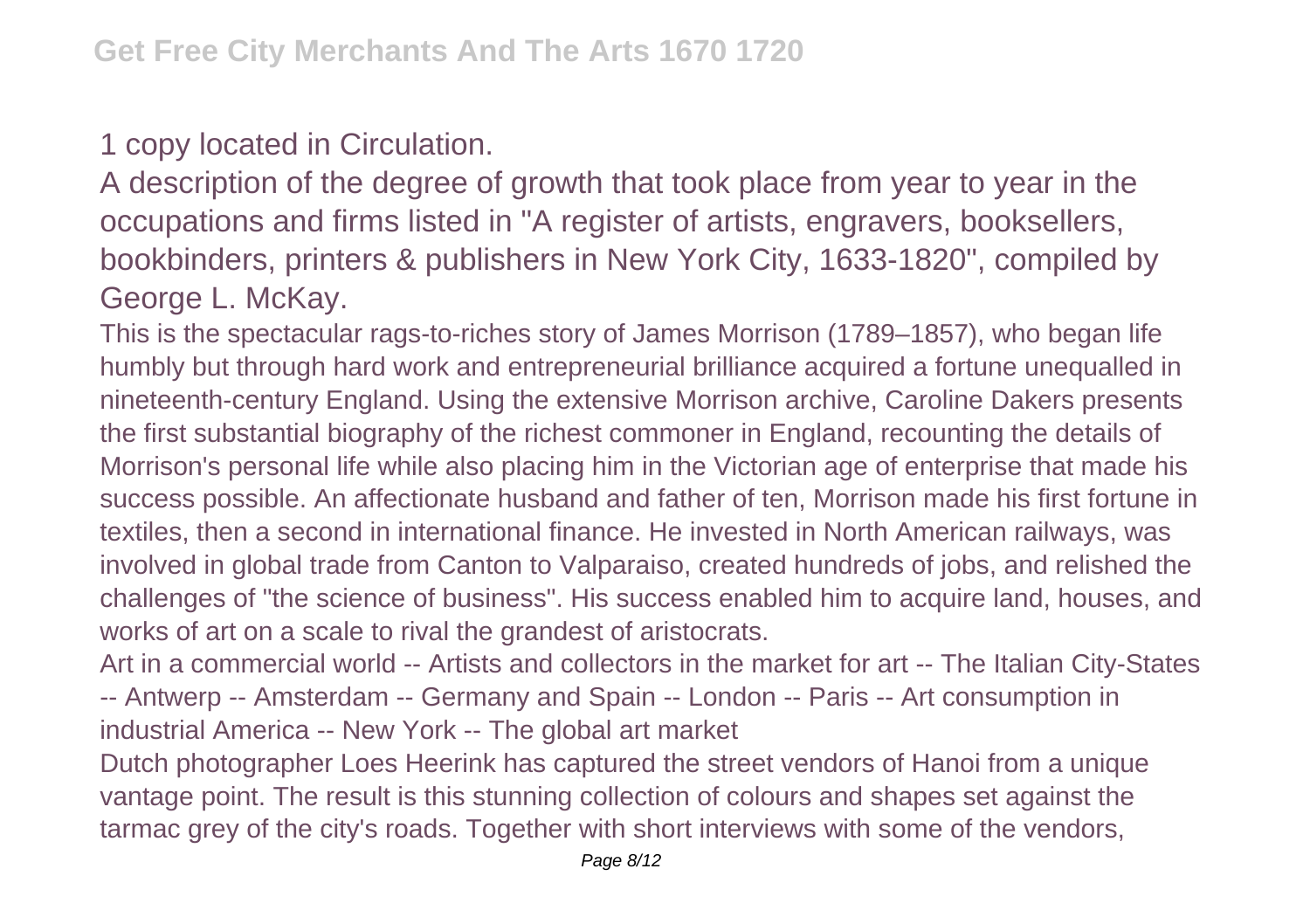Merchants in Motion portrays an essential part of the enduring charm of the Vietnamese capital.

These are turbulent times in the world of book publishing. For nearly five centuries the methods and practices of book publishing remained largely unchanged, but at the dawn of the twenty-first century the industry finds itself faced with perhaps the greatest challenges since Gutenberg. A combination of economic pressures and technological change is forcing publishers to alter their practices and think hard about the future of the books in the digital age. In this book - the first major study of trade publishing for more than 30 years - Thompson situates the current challenges facing the industry in an historical context, analysing the transformation of trade publishing in the United States and Britain since the 1960s. He gives a detailed account of how the world of trade publishing really works, dissecting the roles of publishers, agents and booksellers and showing how their practices are shaped by a field that has a distinctive structure and dynamic. This new paperback edition has been thoroughly revised and updated to take account of the most recent developments, including the dramatic increase in ebook sales and its implications for the publishing industry and its future. "In Merchants in the City of Art, Anne Schiller addresses classic anthropological questions about culture change and places them in a contemporary context, bringing together issues of work, heritage, immigration, and tourism. San Lorenzo, a neighborhood located in the historic centre of the celebrated city of Florence, and home to a market that has existed since before the Renaissance, is in transition. Globalization pressures--specifically international tourism and migration--are forcing changes in the way vendors work, which in turn raises larger questions about identity, authenticity, and heritage. This lively and engaging ethnography, written and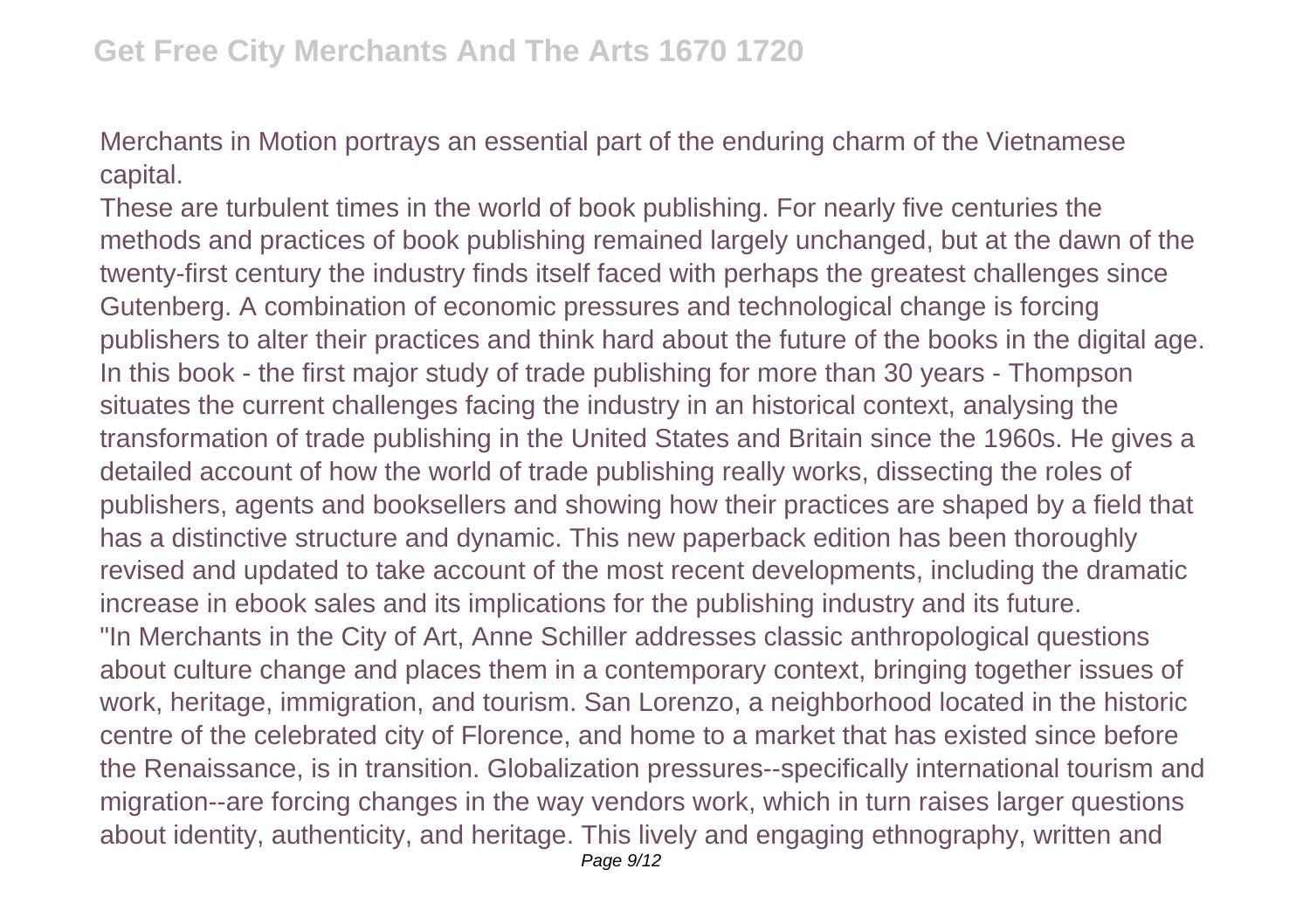designed with students in mind, uses the experiences and perspectives of a set of long-time market vendors to explore how cultural identities are formed, and how they change, and are negotiated during periods of profound social and economic change."--

Every city has its unique and valuable identity, this identity is revealed through its physical and visual form, it is seen through the eyes of its residents and users. The city develops over time, and its identity evolves with it. Reflecting the rapid and constant changes the city is subjected to, Architecture and Arts, is the embodiment of the cultural, historical, and economical characteristics of the city. This conference was dedicated to the investigation of the different new approaches developed in Architecture and Contemporary arts. It has focused on the basis of urban life and identities. This volume provides discussions on the examples and tendencies in dealing with urban identities as well as the transformation of cities and urban cultures mentioned in terms of their form, identity, and their current art. Contemporary art, when subjected to experiments, continues to be produced in various directions, to be consumed and to put forward new ideas. Art continuously renews itself, from new materials to different means of communication, from interactive works to computer games, from new approaches to perceptional paradigms and problems of city and nature of the millennium.

Throughout the 17th and 18th centuries, the port of New Amsterdam--later New York--bustled with the activity of emergingcapitalism. MERCHANTS AND EMPIRE examines the attitudes and practices of New York's merchants and traders and offers vivid descriptions of their New York City environs. A compelling look at early America and old New York, sure to interest students and scholars of economic history. 12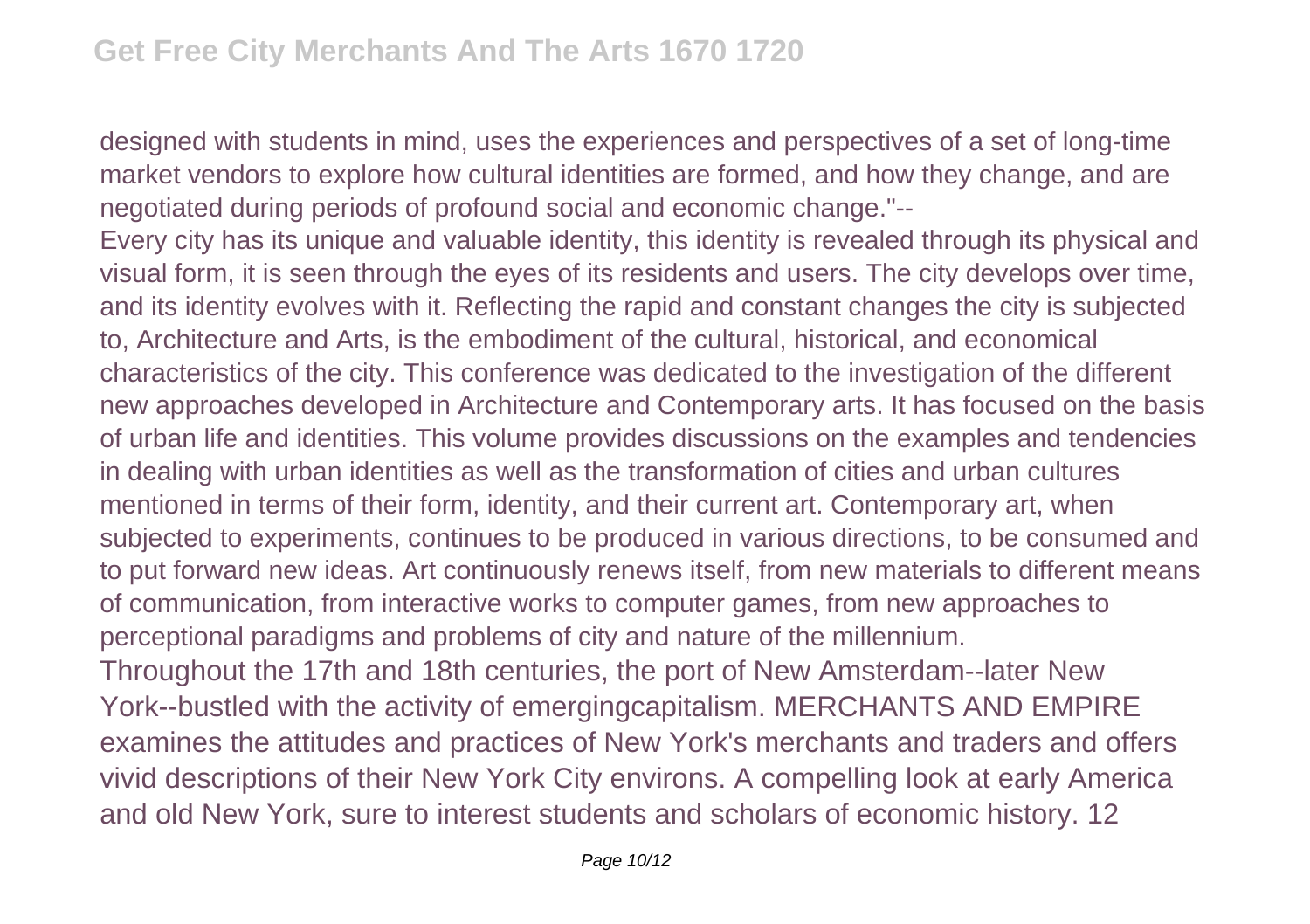illustrations.

Traces the rise of America's mass-market culture, from its beginnings in the 1890s to its present-day domination of American life. By the author of True Love and Perfect Union. 10,000 first printing. \$15,000 ad/promo.

Merchants in the City of ArtWork, Identity, and Change in a Florentine NeighborhoodUniversity of Toronto Press

The Evolution of Contemporary Arts Markets looks at the historical evolution of the art market from the 15th century to the present day. Art is both an expression of human creativity and an object of economic value and financial refuge at times of economic turbulence. Historically, the art market evolved with the development of capitalism, finance and technical change, and art schools responded to social events such as wars, revolutions and waves of democratization. The author discusses the main features of modern art markets such as complexity in art valuation, globalism, segmentation, financialization, indivisibility, liquidity and provenance issues. The book studies the impact of wealth inequality and economic cycles and crises on the art market and features a chapter focusing specifically on the art market in China. This accessible publication is ideal for a broad, interdisciplinary audience including those involved in the economic and financial fields as well as art lovers, art market participants and social and cultural scholars.

The ABA Journal serves the legal profession. Qualified recipients are lawyers and